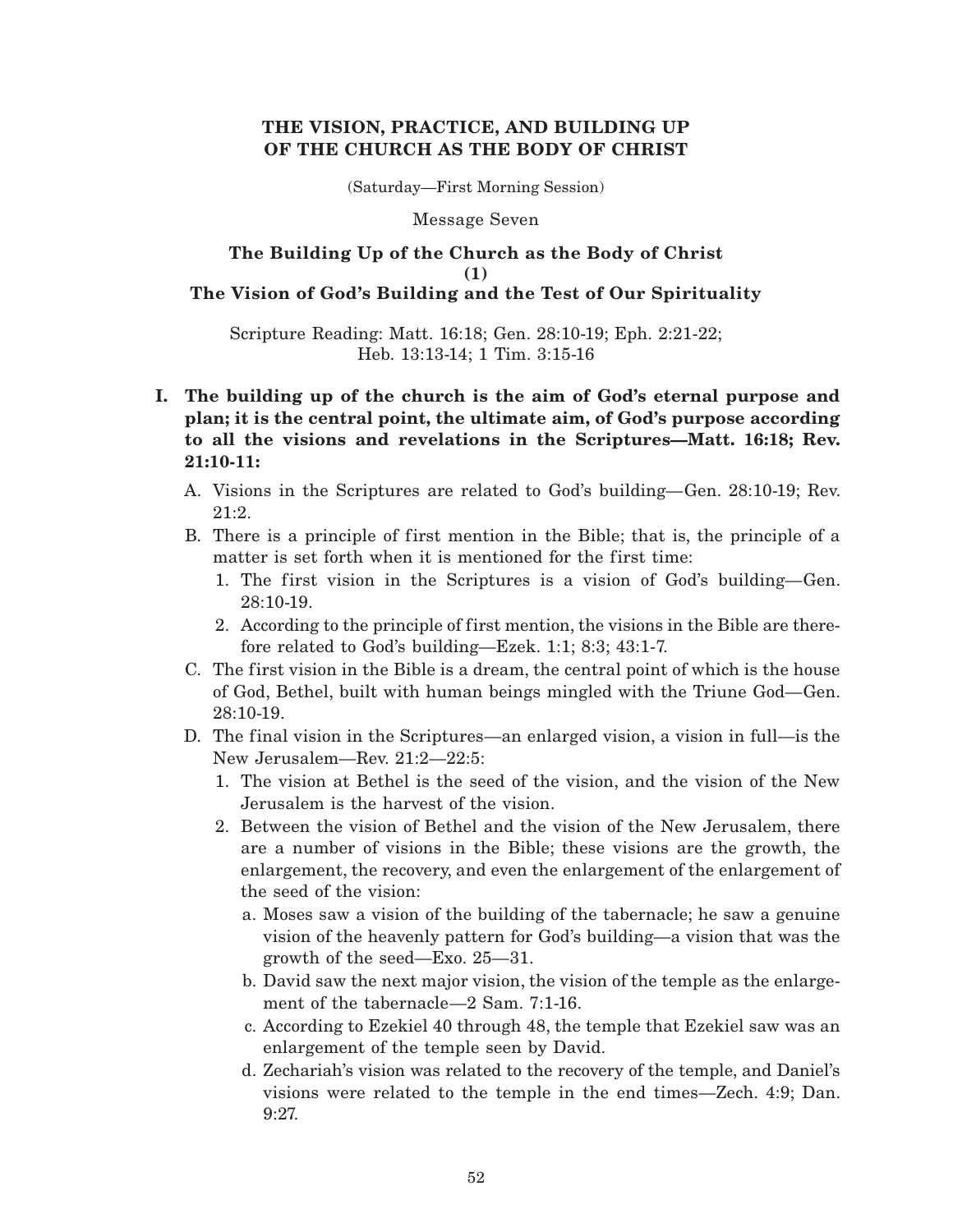- e. The Epistles show us the vision of the church that the apostles, mainly Peter and Paul, saw in their own time—1 Pet. 2:5; Eph. 2:21-22; 4:16.
- f. The final vision, the consummate vision, was seen by the apostle John— Rev. 21:2, 10-11.
- E. We need a vision to see God's building; if we are open to the Lord and seek Him, eventually the vision will be open to us, and we will see it in our spirit, and the building of God will become a vision to us—Eph. 1:17-18; 2:21-22.

# **II. In order to carry out the vision of the building up of the church as the Body of Christ, there is the need for a remnant to go outside the camp unto Christ—Heb. 13:13-14:**

- A. Hebrews 13:13 indicates that the believers are to follow Jesus outside the camp:
	- 1. Both in the book of Hebrews and in typology, the camp signif ies the organization of religion, which is human and earthly.
	- 2. To go outside the camp means to go outside the human organization of religion.
	- 3. Whereas the camp signifies the human organization, the city signifies the earthly realm; every religion is both a human organization and an earthly realm that keeps God's people from the New Testament economy—v. 14; 1 Tim. 1:3-4; Eph. 3:9.
	- 4. Any religion—Judaism, Catholicism, or Protestantism—which has rejected the Lord is a camp, a human organization, given up by Him.
	- 5. In principle, Christianity as a religious system comprises a group of religious people, belonging to the Lord in name and honoring the Lord with their mouth but having their hearts set on something other than the Lord— Matt. 15:8-9; 2 Tim. 3:5.
- B. Today God needs a remnant, a small group of overcomers, to take the stand that was lost by the whole church and, seeing a vision of God's original purpose, go outside the camp unto Christ—Acts 26:19; Phil. 3:4-8; Heb. 13:13; Rev. 2:7:
	- 1. Today some are still considering how to identify themselves with all the members of the Body.
	- 2. Those who try to do this will not succeed, for this is not the nature of the present age:
		- a. The age today is a time for some overcomers to listen to the voice of the rejected Lord, the One who is outside the camp—v. 7; Heb. 13:13.
		- b. Instead of trying to "identify" with the ones still in the camp, we should come out of the camp and go unto the Lord to follow Him for His purpose— 2 Tim. 1:9; Eph. 3:11; Rom. 8:28.
	- 3. We must not go along with the religious concept and the human thought but go along with the heavenly vision of the building up of the church as the Body of Christ and go outside the camp unto Christ—Prov. 29:18; Eph. 4:16.

# **III. God's building is the test of our spirituality—1 Cor. 14:4, 12, 26:**

- A. The building is the test of every kind of spirituality—Eph. 2:21-22; 1 Cor. 14:26:
	- 1. We ourselves are not the standard by which our spirituality is tested; our spirituality must be tested by God's building, the Body of Christ.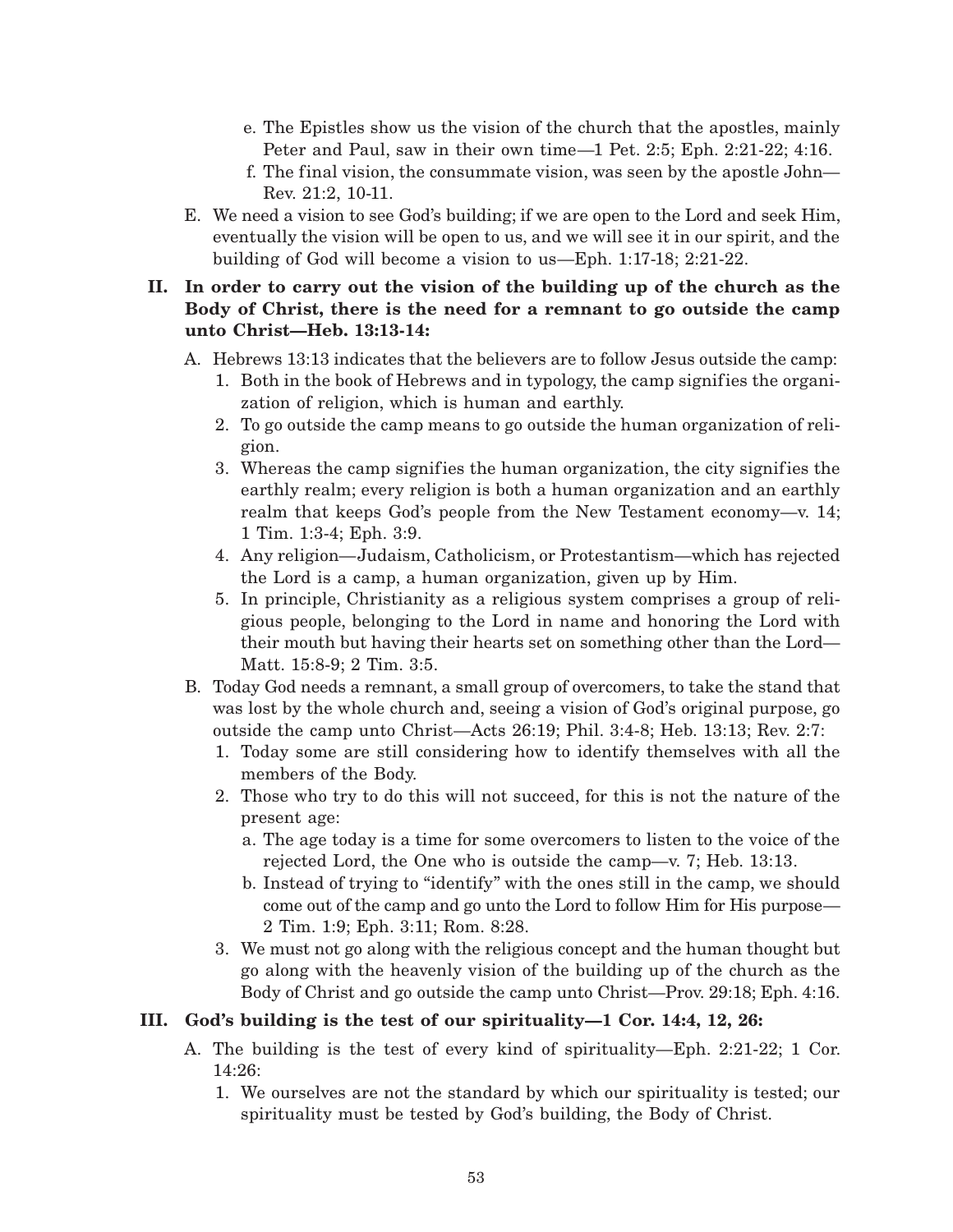- 2. Individualistic spirituality is not the genuine spirituality:
	- a. If someone thinks that he is spiritual, yet he is independent, individualistic, and isolated from the Body, his spirituality is a deception.
	- b. Real and genuine spirituality is for the building up of the church as the Body of Christ—Eph. 3:16-17a; 4:12, 15-16.
- 3. In God's concern what matters is not our spirituality but the building; the building of God is our standard and test.
- B. According to the book of Ezekiel, the requirements of the indwelling Christ are according to the house; everyone must be measured and checked according to the measurement of God's house—43:10:
	- 1. Our living, conduct, and service should be examined not merely according to moral regulations and spiritual principles but also according to the house of God, the church as the Body of Christ—1 Tim. 3:15-16.
	- 2. Our main concern should not be with improving our behavior or becoming spiritual but with fitting into the house—1 Cor. 14:12.
	- 3. If what we are and what we do cannot match God's building, it amounts to nothing in the sight of God—3:10-15.
	- 4. Because the Lord cares so much for the church—the house of God and the Body of Christ—we also should care for the church and fashion ourselves according to it—1 Tim. 3:15-16.
	- 5. If we see this, we will not care merely for teachings from the Bible and about the inner life; instead, we will care absolutely for the building up of the church as the Body of Christ—Eph. 1:22-23; 2:21-22; 4:12, 16.

#### **Excerpts from the Ministry:**

#### **THE VISION OF GOD'S BUILDING**

### **All the Visions in the Scriptures Being Related to God's Building**

The building up of the church is the aim of God's eternal purpose and plan. It is the central point, the ultimate aim, of God's purpose according to all the visions and revelations in the Scriptures. The first vision mentioned in the Scriptures is Jacob's dream in Genesis 28:10-19. Before that time the God of glory appeared to Abraham (Acts 7:2), but that was not a vision to Abraham. The first vision in the Scriptures was Jacob's dream. The central item of that vision was Bethel, the house of God, built with two kinds of material, stone and the oil poured upon the stone. The stone signifies man, and the oil signifies the very God who comes to us as the Spirit. After Jacob poured the oil upon the stone, he called the name of that place Bethel. The stone with the oil poured upon it became the house of God. This is the mingling of God with man.

The Spirit, who comes to us, is the third person of the Triune God. The Father was far away from us, and the Son was once among us yet not in us. It is the "oil," the person of the Spirit, in whom and by whom the very God comes into us to be one with us, producing Bethel, the house of God. Therefore, the first vision in the Scriptures is a dream, the central point of which is the house of God built with human beings mingled with the Triune God.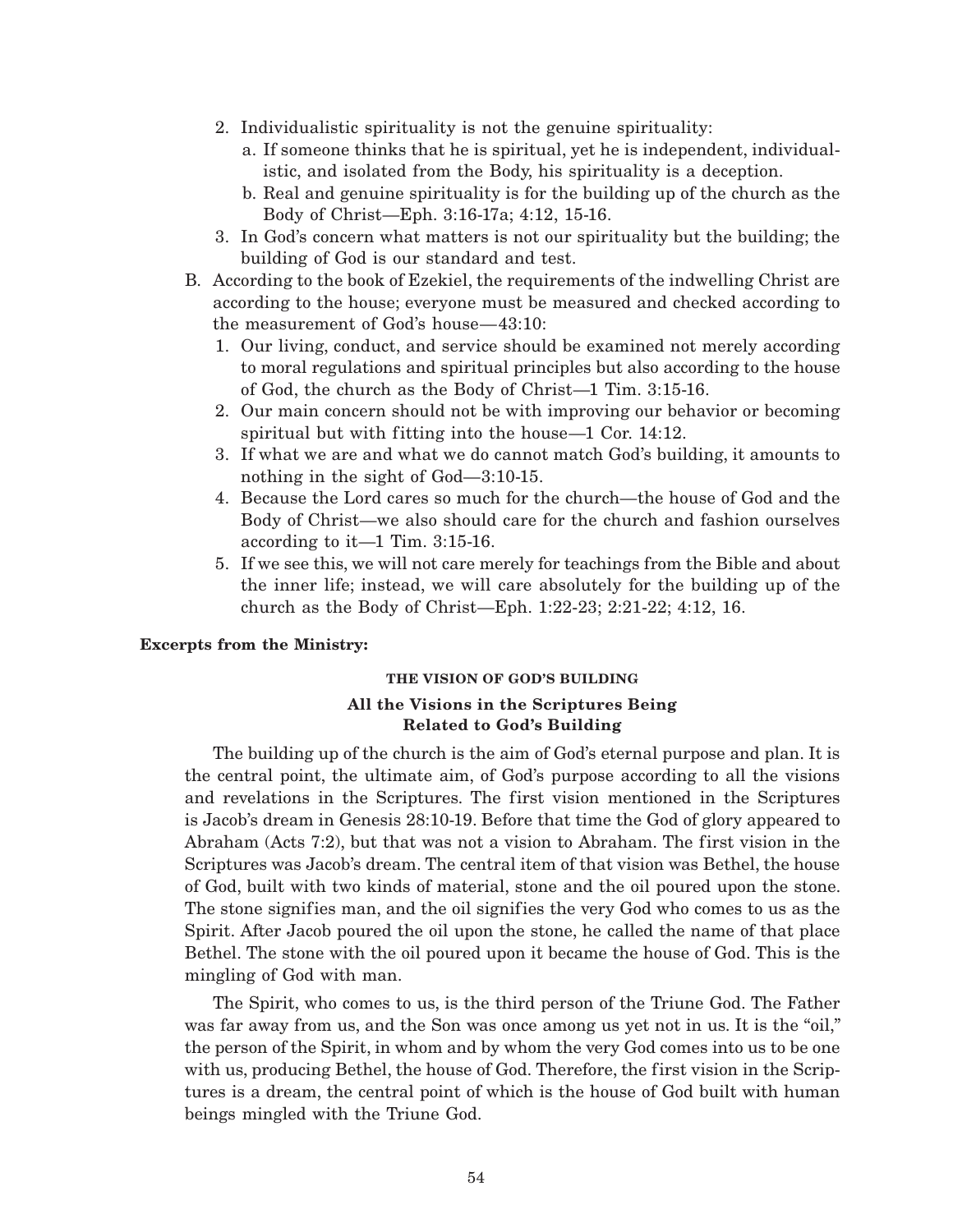Today Christians often talk about heavenly or spiritual visions, but it seems that they are not clear concerning the central visions in the Bible. Visions in the Scriptures are always related to God's building. There is a principle of first mention in the Scriptures; that is, the principle of a matter is set forth when it is mentioned for the first time. The first vision in the Scriptures is a vision of God's building. Accordingly, the visions in the Scriptures are always related to God's building.

The final vision in the Scriptures is the New Jerusalem in the last two chapters of the Bible (Rev. 21—22). This is an enlarged vision, a vision in full. The vision at Bethel is the seed of the vision, and the vision of the New Jerusalem is the harvest of the vision. Between these two ends, there are a number of visions in the Bible. Moses saw a vision of the building of the tabernacle (Exo.  $25-31$ ). That was a genuine vision of the heavenly pattern for God's building. As the vision of Bethel was a seed, Moses' vision on Mount Sinai was the growth of the seed. After Moses, the next major vision was that of David, the vision of the temple as the enlargement of the tabernacle (2 Sam. 7:1-16). Following this were the visions of Ezekiel. According to Ezekiel 40 through 48, the temple that Ezekiel saw was a further enlargement of the temple seen by David. Zechariah's vision was related to the recovery of the temple, and Daniel's visions were related to the temple in the end times. The next great vision was that of the apostles, represented mainly by Peter and Paul. The Epistles show us the vision of the church that the apostles saw in their own time. The final vision was seen by John.

It is surprising to hear Christians often speaking about visions, because many do not realize that all the visions are for the building. Some brothers have studied the Scriptures in seminaries and Bible institutes, but they may have never heard of the vision of God's building. If we take away the above visions from the Scriptures, there will be none left. With these visions we have the seed, the growth and enlargement, the recovery, and even the enlargement of the enlargement. In the New Testament visions we have the genuine article, the church, and in Revelation there is the ultimate manifestation of God's building, the New Jerusalem. All these visions are related to one item—the building of God.

#### **Our Need to See the Vision of God's Building**

Because this is the age of God's purpose, we need to have not a mere teaching or doctrine but a vision. Beginning in 1939, Brother Watchman Nee spent three years to stress one matter—our need to see the Body, which is the building of God. He stressed that we need a vision of the Body. To hear something about the Body is one thing, but to see the Body is another. We may compare this to hearing about Los Angeles before we actually see it. I heard of Los Angeles many years ago when I was young, but I did not come here until 1958. Now I have a clear view of Los Angeles, especially when I travel by airplane. We need a vision to see God's building, not merely to hear, learn, or know about it. We cannot say exactly how we can see the vision, but as we are seeking the Lord, meeting together, and fellowshipping about this matter again and again, we eventually will see something. Before that time, we may have known about the building of God, but eventually the vision will be open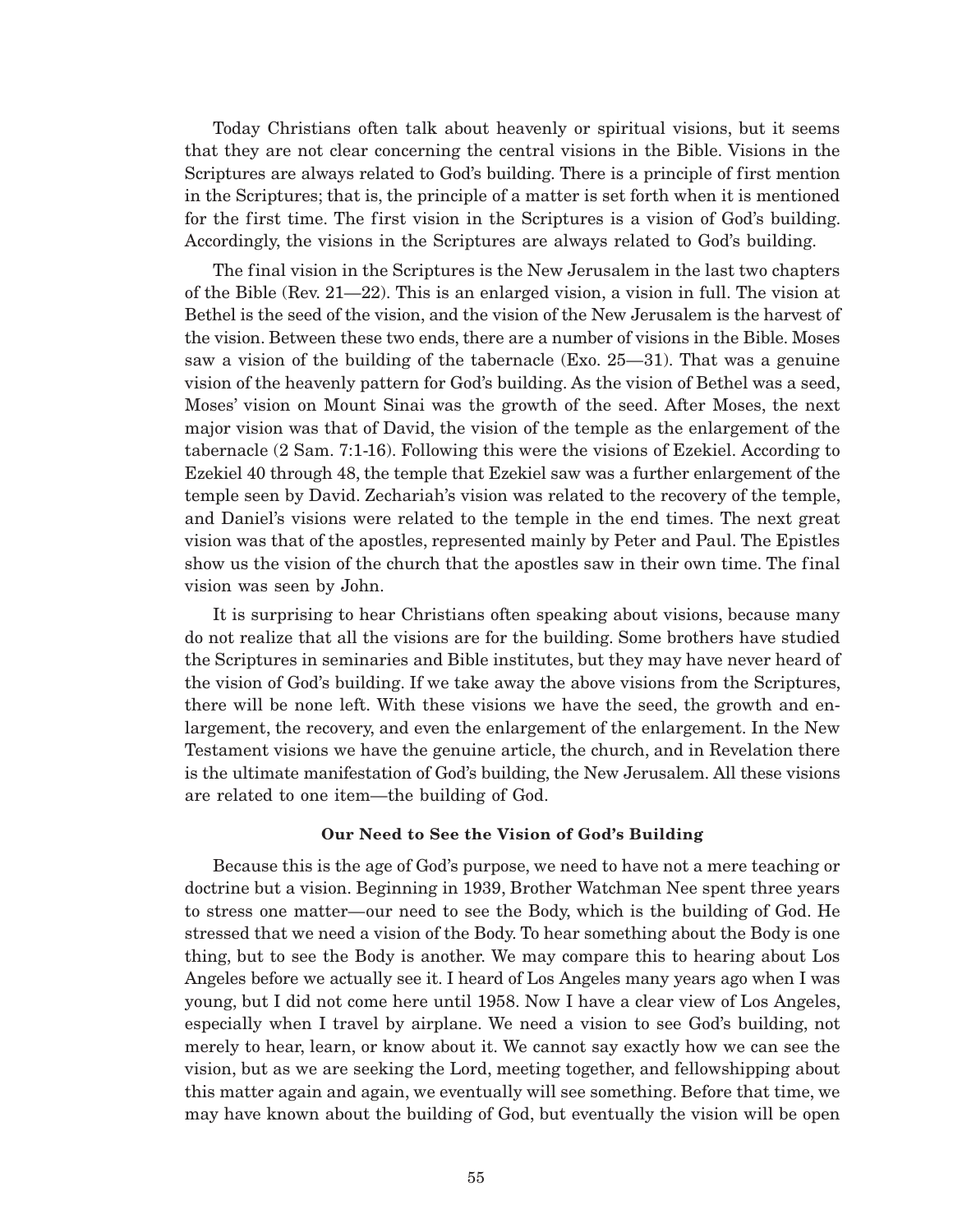to us, and we will see it in our spirit. If we are open to the Lord and seek Him, sooner or later the building of God will become a vision to us.

God's desire in the universe is the building. This is His aim and His ultimate goal, and He will obtain it. If we seek Him and His desire, we must go along with Him in this matter. We cannot be satisfied until we see His people built up in a practical way. David was called a man according to God's heart because he had a genuine concern for God's dwelling place. He was occupied by nothing other than the building of the dwelling place of God, not in heaven but on this earth and in his age. Today we also must have a true concern for God's dwelling place on the earth.

Many Christian brothers and sisters are very concerned for lost souls. Whenever I hear this, I am very happy. I too would do whatever I can to further the work of the gospel. However, today the Lord is doing something more, not only to preach the gospel and save lost souls but also to bring the saved ones to be built together. We must have a true concern not only for the lost ones but also for God's building among the saved ones. This is the purpose for which we are here. We do not despise any kind of gospel work. We must do whatever we can to help the gospel work, but we also need to see something further. We need to see the vision of God's purpose with His building. We are not here merely for the gospel or for spirituality. We are here for God's ultimate goal and aim, which is the building up of the church.

### **The Need for a Remnant to Go outside the Camp unto Christ**

Today God needs a remnant, a small group of overcomers, to take the stand that was lost by the whole church. For this reason we need to see a vision and not simply consider the situation according to our natural and religious concept. We need to see something according to God's eternal plan. We may compare the situation today to the smog in Los Angeles. Many days it is difficult to see the mountains through the smog. Under the smog everyone's vision is veiled. We need to be transcendent, to rise above the smoggy air. Then we will see the vision.

Today some are still considering how to identify themselves with all the members of the Body. If they try to do this, they will not succeed. This is not the nature of the present age. The age today is a time for some overcomers to listen to the voice of the rejected Lord, the One who is outside the camp (Heb. 13:13). There is no need to try to "identify" with the ones still in the camp. Rather, come out of the camp and go unto the Lord to follow Him and accomplish His purpose. We could never be more inclusive than the Lord is. The Lord Himself went outside the camp. We must go along not with the religious concept and the human thought but with the heavenly vision. Go outside the camp unto Him.

May the Lord be merciful to us. We need a vision. The Lord can testify that I am grateful to Him for the evangelistic ministry in America today. Thousands of people have been brought to the Lord, yet I am not satisfied only to see that thousands of lost souls are saved. I desire to see even only a small number of them listen to the Lord's voice, go unto Him, and be built up together as a living testimony. These will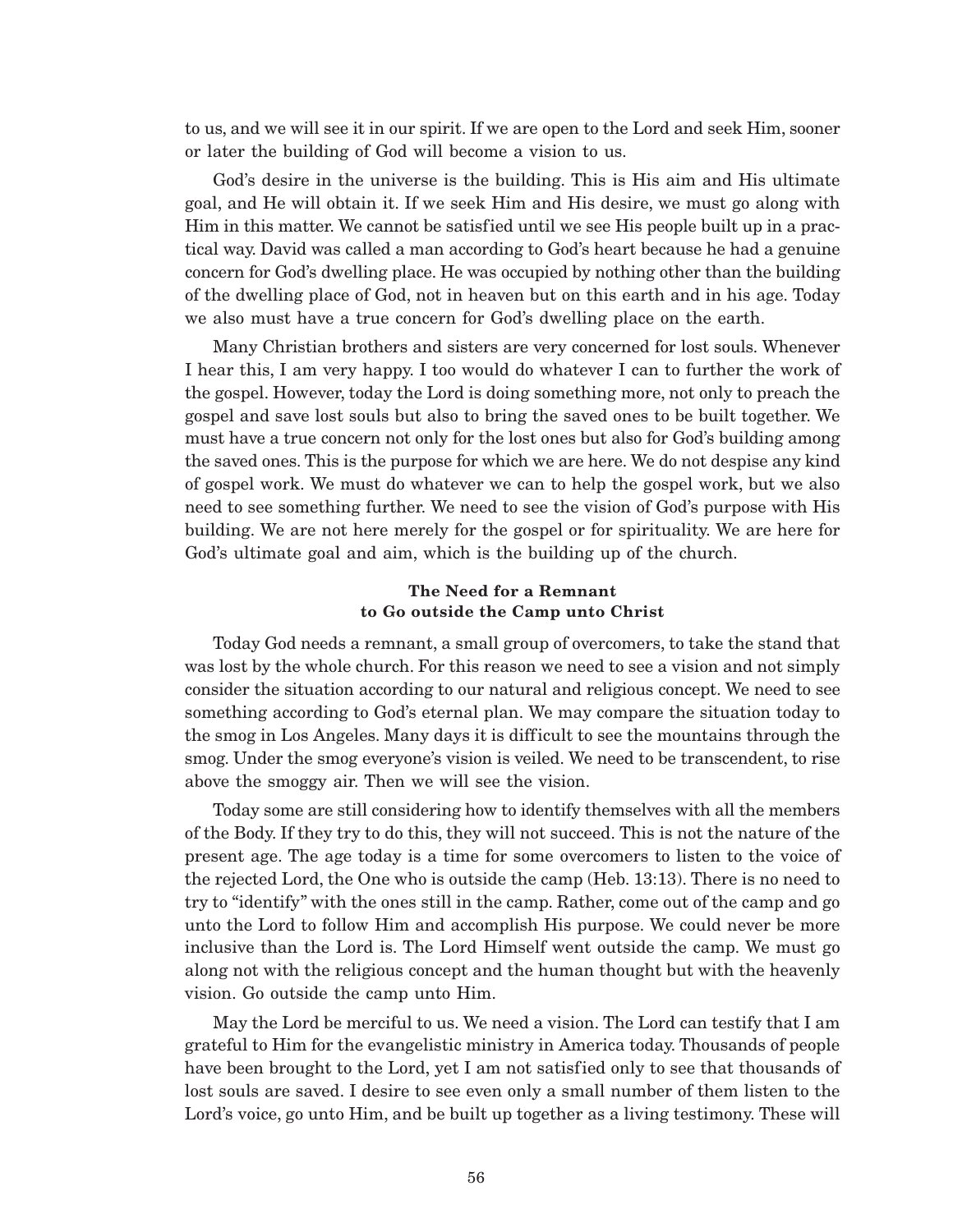be the bride of Christ mentioned in Revelation 19:7-8, the overcomers, not simply the wife of the Lamb in eternity mentioned in 21:2 and 9.

We need to see the vision and not merely have a general concept. Regardless of how people condemn and criticize us, we should disregard their speaking. When the Lord Jesus was on the earth, He was always criticized by the religious people, by those who had the Scriptures in their hands. He was also crucified by those people according to their understanding of the Scriptures. We should not be affected by all the criticisms. We need the vision of God's building. Without a vision, all the things we have spoken here are in vain. Once we have the vision, everything is different; the whole universe is changed. I am limited in my ability to speak these things, but I trust in the Lord according to my prayer that what I have spoken here is not my own word but the revealing Spirit unveiling the vision of God's building. The Holy Spirit will unveil these things to you so that you may see the vision of the building. There is no other vision in the Bible. All the visions in the Bible are for the building, which is the very aim of God's purpose.

#### **THE BUILDING BEING THE TEST OF OUR SPIRITUALITY**

#### **Genuine Spirituality Being for God's Building**

In addition to seeing the vision of God's building, we also need to see what the building is in practicality. The building is the test of every kind of spirituality. We ourselves are not the standard by which our spirituality is tested for its genuineness. Rather, we must put our spirituality on the doorstep of the building to be tested. You may be very spiritual, but you may be too individualistic. The individualistic spirituality is not the genuine one. The genuine, real spirituality must be for the building. If someone considers that he is spiritual, yet he is independent, individualistic, and isolated from the Body, his spirituality is a deception.

Someone may be very humble, but whether this humility is genuine and spiritual or false and natural can be tested only by the building. There are many humble persons, but they are too independent. They are not related to anyone. They are individualistically humble, humble in an isolated way. We may have nice, good, and humble brothers of this kind among us, and we may all appreciate such persons. However, if we have a vision "from a mountaintop," we can look down and see the actual situation. Let us tear down this kind of natural humility. It is too individualistic and isolated, and it even damages. There is no relatedness with this kind of humility. True and genuine spirituality is for the building. If we can have the building up, then to be proud or humble does not matter. We do not want to be praised by others for our humility yet damage the building with it.

In God's concern, what matters is not our spirituality. Strictly speaking, God is concerned not for spirituality but for the building. Regardless of how good, humble, and spiritual we consider ourselves to be, let us be tested. How much are we in the building? How much are we built up and related with others? God's aim is not to have a group of nice Christians. His aim is to build us up together. He does not want precious stones in a museum for an exhibition. He wants to have a house built up with the precious materials. You may be precious but still not built up with others.